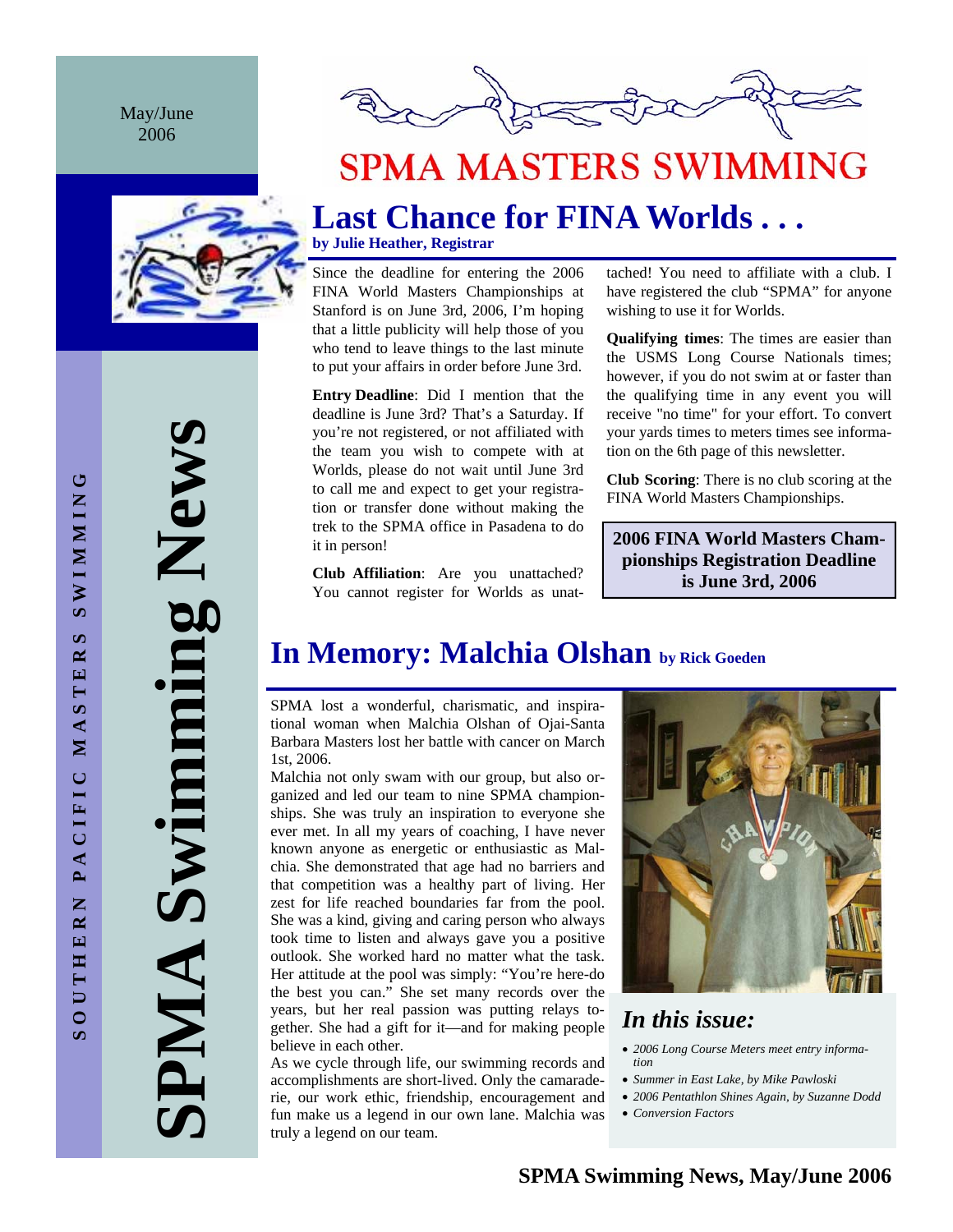# SWIM FOR LIFE!

### **SAN LUIS OBISPO, SANTA BARBARA (North) and KERN**

| <u>DINT LICID ODIDI O, DINTITA DINADINAN (ITOITHI) ANU KERNIT</u><br>ATASCADERO: Team K-man | Kass Flaig, (805) 462-1691; kass@teamkman.org; www.teamkman.org                                                                         |
|---------------------------------------------------------------------------------------------|-----------------------------------------------------------------------------------------------------------------------------------------|
| <b>BAKERSFIELD: Golden Wave Masters</b>                                                     | Lance Cansdale (661) 654-2327; lcansdale@csub.edu                                                                                       |
| <b>BAKERSFIELD SWIM CLUB</b>                                                                | Keith Moore (661) 324-6026; www.bakersfieldswimclub.org                                                                                 |
| <b>PASO ROBLES:</b> North County Aquatics                                                   | Spencer Sznejkowski (805) 239-3013; spencersz@yahoo.com; northcountyaquatics.com                                                        |
| <b>SAN LUIS OBISPO MASTERS</b>                                                              | David Prodanovich (805) 543-9515; sloswimclub@sbcglobal.net; www.sloseahawks.org                                                        |
| <b>SAN LUIS OBISPO: Kennedy Club Masters</b><br>SANTA MARIA: Santa Maria Swim Club          | Jennifer Griffin (805) 781-3488 x17; jenniferg@kennedyclubs.com<br>Mike Ashmore (805) 928-9655; santamariaswim@verizon.net              |
| VALYERMO: slowtwitch.com                                                                    | Mark Montgomery (310) 990-1400; montyman007@hotmail.com, slowtwitch.com                                                                 |
| <b>SANTA BARBARA (South) and VENTURA</b>                                                    |                                                                                                                                         |
| CARPINTERIA: Channel Island                                                                 | Vic Anderson (805) 403-5425, delphiss@worldnet.att.net                                                                                  |
| OJAI: Ojai Masters                                                                          | Rick Goeden (805) 646-6884; theswimguy@sbcglobal.net                                                                                    |
| <b>SANTA BARBARA: UCSB Masters</b>                                                          | Jeremy Kipp (805) 637-0732; jeremykipp@cox.net                                                                                          |
| SANTA BARBARA MASTERS                                                                       | Jon Bishop (805) 886-0050; jonbiship71@yahoo.com                                                                                        |
| THOUSAND OAKS: Conejo Simi Aquatics                                                         | Jon Irwin (310) 658-7276; jirwin@earthlink.net; www.csaswim.com                                                                         |
| <b>THOUSAND OAKS: Daland Masters</b><br>VENTURA AQUATIC CLUB                                | Peter Daland (805) 523-3207, 495-5210; peter@dalandswim.com<br>Bob Anderson (805) 654-6400 ext.1345; banderson@vcccd.net                |
| <b>VENTURA COUNTY MASTERS</b>                                                               | Steve Witcher (805) 644-4752; switch1049@aol.com                                                                                        |
| <b>VENTURA: Rio Mesa Masters</b>                                                            | Toby Petty $(805)$ 642-6674; tonthego00@sbcglobal.net                                                                                   |
| <b>LOS ANGELES (North)</b>                                                                  |                                                                                                                                         |
| <b>LANCASTER: Oasis Masters</b>                                                             | Tom Otto (661) 948-0057; ottolfixit@hotmail.com                                                                                         |
| <b>PASADENA: Caltech Masters</b>                                                            | Suzanne Dodd (626) 449-7536; sdodd@ipac.caltech.edu                                                                                     |
| <b>PASADENA: Rose Bowl Masters</b>                                                          | Chad Durieux (626) 564-0330; cdurieux @rosebowlaquatics.org                                                                             |
| SANTA CLARITA MASTERS                                                                       | Doug Botton (661) 250-3766; dbotton@santa-clarita.com; pool: (661) 250-3766                                                             |
| <b>LOS ANGELES</b> (Westside)                                                               |                                                                                                                                         |
| CALABASAS: Calabasas Tennis & Swim Center                                                   | Raine Kishimoto (818) 222-2782 x 110; lkishimoto@cityofcalabasas.com                                                                    |
| EL SEGUNDO MASTERS<br>LA WEST: UCLA Bruin Masters                                           | City of El Segundo (310) 524-2700 x2738<br>Gerry Rodrigues (310) 702-9327; swimpro@pacbell.net                                          |
| WEST HOLLYWOOD AQUATICS                                                                     | Mark Umbach (310) 288-6555 (team hotline); info@wh2o.org; www.wh2o.org                                                                  |
| <b>WOODLAND HILLS: Southwest Aq Masters</b>                                                 | Fred Shaw (818) 347-1637; swamfred@aol.com; www.swam.us                                                                                 |
| <b>LOS ANGELES</b> (Central and South)                                                      |                                                                                                                                         |
| LA: City of Los Angeles Masters                                                             | Ricardo Vera (323) 906-7953; rvera@rap.lacity.org                                                                                       |
| LA: Ketchum-Downtown YMCA                                                                   | Maritza Arevalo (213) 639-7436; martizaarevalo@ymcala.org                                                                               |
| LA: Los Angeles Swim Club                                                                   | Timothy Sharpe (310) 710-5248; tsharpe@hw.com                                                                                           |
| LA (various locations): SCAQ                                                                | SCAQ Office (310) 390-5700; www.swim.net/scaq                                                                                           |
| LA MID WILSHIRE: Meridian Swim Club                                                         | Vanessa Mesia (310) 729-2971; mesiaullrich@juno.com; meridiansportsclub.com                                                             |
|                                                                                             |                                                                                                                                         |
| <b>LOS ANGELES (South Bay)</b>                                                              |                                                                                                                                         |
| HAWTHORNE: South Bay Swim Team                                                              | Kathy Davids (310) 643-6523, www.southbayswimteam.org                                                                                   |
| LONG BEACH: Alpert JCC                                                                      | Cindy Jarvis (562) 426-7601 x1047, cjarvis@alpertjcc.org, www.alpertjcc.org                                                             |
|                                                                                             | CARSON/LOS ALAMITOS: Long Beach Grunions Eric Grubb (714) 547-9553; info@lbgrunions.com; www.lbgrunions.com                             |
| RANCHO PALOS VERDES: Zenith Aquatics<br><b>TORRANCE</b> : LA Peninsula Swimmers             | Shari Twidwell (310) 937-3535; shari@zapswimming.com<br>Beth Overstreet (213) 896-5632; beth.ford@mindspring.com                        |
| <b>INLAND EMPIRE</b>                                                                        |                                                                                                                                         |
| CHINO: Chino Valley YMCA Masters                                                            | Terry Callies (909) 597-7445; julie.cvymca@verizon.net                                                                                  |
| <b>CORONA: CHAWP</b>                                                                        | Gregory Salvinski (626) 524-8924; greg@chawp.com; chawp.com                                                                             |
| <b>INDIO:</b> Top Fin Aquatics                                                              | Veronica Duran (760) 564-5000; laquintamike@aol.com                                                                                     |
| <b>MURRIETA: MESA Aquatic Masters</b>                                                       | Debbie Mone (951) 265-1454; msmone@msn.com                                                                                              |
| MURRIETA: Play Hard Swim Hard                                                               | Marcel Rinzler                                                                                                                          |
| RIVERSIDE: Riverside Aquatics Assn.                                                         | Eric Tanner (951) 313-9274; er_tanner@charter.net                                                                                       |
| YUCAIPA: Masters of Yucaipa                                                                 | Joan Holmes (909) 446-1030; stephen_joan_holmes@yahoo.com                                                                               |
| <b>ORANGE COUNTY</b>                                                                        |                                                                                                                                         |
| <b>COAST MASTERS</b><br>FULLERTON: Cal State Univ-Fullerton                                 | Lou Giberson (949) 837-3091; lgiberson4@aol.com; Maurine Kornfeld (213) 469-8518<br>Alex Nieto (714) 906-3039; split4me@hotmail.com     |
| <b>FULLERTON: Community Competitive Aquatics</b>                                            | Pete Snyder (714) 992-7128; staffwww.fullcoll.edu/psnyder                                                                               |
| FULLERTON: FAST Masters Team                                                                | Kevin Perry (714) 871-9616; kperryswim@earthlink.net, fastswim.org                                                                      |
| HUNTINGTON BEACH: Golden West Swim Cl.                                                      | Elizabeth Bray (714) 596-2327; elisabeth@ebray.net                                                                                      |
| HUNTINGTON BEACH SWIM CLUB                                                                  | Buddy Belshe (949) 362-4727                                                                                                             |
| <b>IRVINE NOVAQUATICS</b>                                                                   | Mike Collins (949) 338-6682, mcollins@multisports.com; www.novaquatics.com                                                              |
| <b>IRVINE: UCI Masters</b>                                                                  | Charlie Schober (949) 824-7946; ctschobe@uci.edu; www.masterswim.uci.edu                                                                |
| <b>MISSION VIEJO MASTERS</b><br><b>NEWPORT BEACH: Lifeguard Association</b>                 | Mark Moore (949) 380-2552; swimoffice@mvnswim.org; mastersmvnswim.org                                                                   |
| <b>NEWPORT BEACH: Pacific Coast Aquatics</b>                                                | Jim Turner (949) 640-5350; nadineturner $3@cos$ .net<br>Mark Desmond (949) 595-8824; markdesmond@highhopes.ws                           |
| NEWPORT BEACH: Team TYR                                                                     | Jeni Buys (949) 706-9991; gojeni@aol.com                                                                                                |
| SAN CLEMENTE: San Clemente Swim Masters                                                     | Rod Snyder rdsnyder4@cox.net                                                                                                            |
| <b>TUSTIN: SOCAL Aquatics</b>                                                               | Debra Cruze-Meyer (714) 639-1913; coachdebra@socalaquatics.com                                                                          |
| VILLA PARK: Orange Regional Comp. Aquatics                                                  | Mark Tierney (714) 639-7531; coachmark@orca-aquatics.com                                                                                |
| YORBA LINDA: East Lake Eagle Rays                                                           | Bill Peery $(714)$ 701-9440; widepe@yahoo.com                                                                                           |
| <b>LAS VEGAS</b>                                                                            |                                                                                                                                         |
| <b>HENDERSON Southern Nevada Masters</b><br>CITY OF LAS VEGAS MASTERS                       | Frank Lowery (702) 400-2790; Dan Geary (702) 617-8130; flowery719@cox.net<br>Victor Hecker (702) 247-7788; heckerrealestate@hotmail.com |
| LAS VEGAS: Viva Las Vegas Masters                                                           | Keith Hughes (702) 592-7805; keith@h2ovelocity.com                                                                                      |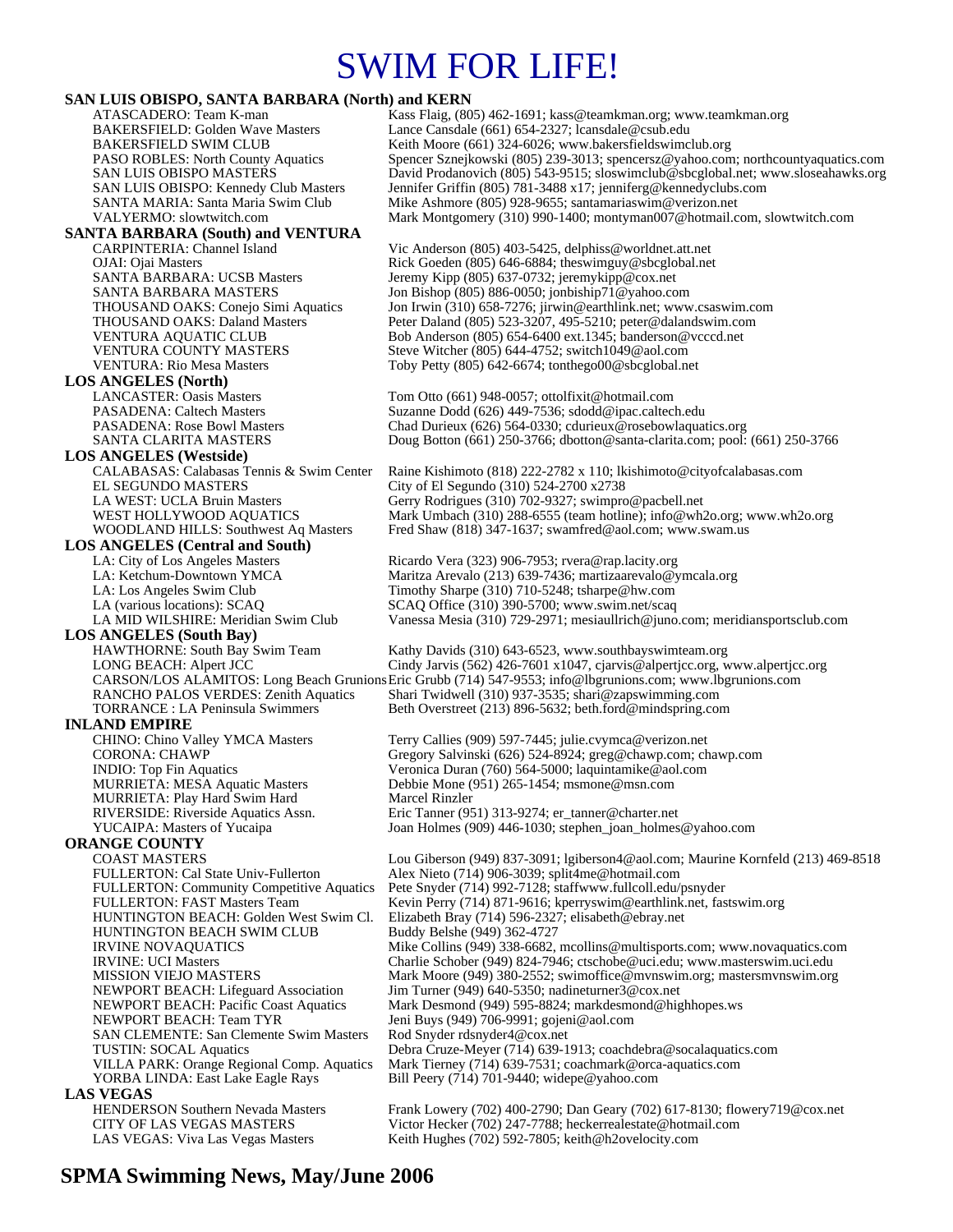# SPMA Competition Information and Instructions

**Rules:** Current USMS and SPMA rules will govern. All events are timed finals. Swimmers must check in with the Clerk of Course for deck seeded events that they wish to swim. After an event has been officially closed, swimmers may not check in. Age as of the last day of the meet determines age group for the meet for short course yards, and age as of December 31st of the year of competition determines age for long course and short course meters meets. You must be 18 years of age to register with SPMA and compete in meets.

**Eligibility:** Events are open to any **current** USMS registered swimmer or a foreign swimmer with a valid travel permit. SPMA swimmers are encouraged to submit their registration application with the submitted entry card, if NOT currently registered.

**Affiliation:** A swimmer's affiliation as stated on the consolidated entry card, if valid as of the first day of the meet, will apply throughout the meet, except that swimmers may unattach at any time.

**Submitted Times:** Please enter your best time, a reasonable estimate or a workout time. All times must be submitted on a SPMA consolidated entry card or a copy of a SPMA consolidated entry card (below). Do not mail in the meet entry form.

**Entry Confirmation:** To avoid any concern regarding receipt of entry card, enclose a self-addressed stamped envelope or postcard or mail card "Return Reply Request". No certified, registered or special delivery mail will be accepted. Receipt of entry will not be verified by phone.

**Strictly Forbidden**: Entering more than 5 individual events per day; using hand paddles in warm-up areas; diving in warm-ups unless in designated sprint lanes (entering the warm-up pool must be done with feet first with one hand in contact with the pool deck); use of any watch in competition; and smoking in any area where swimmers may be present.

**Open Water**: Swimmers using non-porous neoprene swim suits, wetsuits, or other non-porous attire will be ineligible for awards or place points.

> *Check out our website www.spma.net for up-to-date information*

SOUTHERN PACIFIC MASTERS ASSOCIATION • CONSOLIDATED ENTRY CARD

|                                                                                              | Name                                 |              |                                                                        |              | Male                                                                                                                                                                                                                           |              |                                      |                     |                                          |
|----------------------------------------------------------------------------------------------|--------------------------------------|--------------|------------------------------------------------------------------------|--------------|--------------------------------------------------------------------------------------------------------------------------------------------------------------------------------------------------------------------------------|--------------|--------------------------------------|---------------------|------------------------------------------|
|                                                                                              | Birthdate $\frac{1}{\sqrt{2}}$       |              | Age__________                                                          |              | Club and the contract of the contract of the contract of the contract of the contract of the contract of the contract of the contract of the contract of the contract of the contract of the contract of the contract of the c |              | $Phone($ $)$ $-$                     |                     |                                          |
| Event<br>No.                                                                                 | <b>FREESTYLE</b><br>(Submitted Time) | Event<br>No. | <b>BACKSTROKE</b><br>(Submitted Time)                                  | Event<br>No. | <b>BREASTSTROKE</b><br>(Submitted Time)                                                                                                                                                                                        | Event<br>No. | <b>BUTTERFLY</b><br>(Submitted Time) | Event<br>No.        | <b>INDIV. MEDLEY</b><br>(Submitted Time) |
|                                                                                              | 50                                   |              | 50                                                                     |              | 50                                                                                                                                                                                                                             |              | 50                                   |                     | 100                                      |
|                                                                                              | 100                                  |              | 100                                                                    |              | 100                                                                                                                                                                                                                            |              | 100                                  |                     | 200                                      |
|                                                                                              | 200                                  |              | 200                                                                    |              | 200                                                                                                                                                                                                                            |              | 200                                  |                     | 400                                      |
|                                                                                              | 400/500                              |              |                                                                        |              |                                                                                                                                                                                                                                |              |                                      | FOR OFFICE USE ONLY |                                          |
|                                                                                              | 800/1000                             |              | No. of events ________ $\times$ \$ ________ = \$ ________<br>Surcharge |              |                                                                                                                                                                                                                                |              | Amt Rec'd                            |                     |                                          |
|                                                                                              | 1500/1650                            |              | Total                                                                  |              |                                                                                                                                                                                                                                |              |                                      |                     |                                          |
| Signature on back is REQUIRED!<br>Include a copy of USMS card<br>Include a copy of USMS card |                                      |              |                                                                        |              |                                                                                                                                                                                                                                |              |                                      |                     |                                          |

Late or incomplete entries (no fee, incomplete entry card, incomplete enty data) or entries postmarked after due date MAY **BE REJECTED!** 

ALL MASTERS swimmers are required to send a photo-copy of their USMS card with their entry card. ALL Masters swimmers may be asked to show their USMS card if requested at the meet.

"I, the undersigned participant, intending to be legally bound, hereby certify that I am physically fit and have not been otherwise informed by a physician. I acknowledge that I am aware of all the risks inherent in Masters swimming (training and competition), including possible permanent disability or death, and agree to assume all of those risks. AS A CONDITION OF MY PARTICIPATION IN THE MASTERS SWIMMING PROGRAM OR ANY ACTIVITIES INCIDENT THERETO, I HEREBY WAIVE ANY AND ALL RIGHTS TO CLAIMS FOR LOSS OR DAMAGES, INCLUDING ALL CLAIMS FOR LOSS OR DAMAGES CAUSED BY THE NEGLIGENCE, ACTIVE OR PASSIVE, OF THE FOLLOWING: UNITED STATES MASTERS SWIMMING, INC., THE LOCAL MASTERS SWIMMING COMMITTEES, THE CLUBS, HOST FACILITIES, MEET SPONSORS, MEET COMMITTEES, OR ANY INDIVIDUALS OFFICIATING AT THE MEETS OR SUPERVISING SUCH ACTIVITIES.

In addition, I agree to abide by and be governed by the rules of USMS."

#### **PLEASE SIGN:**

Is this your first Masters Meet? Yes No

Read the meet information sheet carefully. Make your check payable as shown on the meet information sheet and mail it to the address shown. 12/94

| Non-SPMA swimmers please include your address: |  |
|------------------------------------------------|--|
|------------------------------------------------|--|

**DATE** 

City, State, Zip: example of the state of the state of the state of the state of the state of the state of the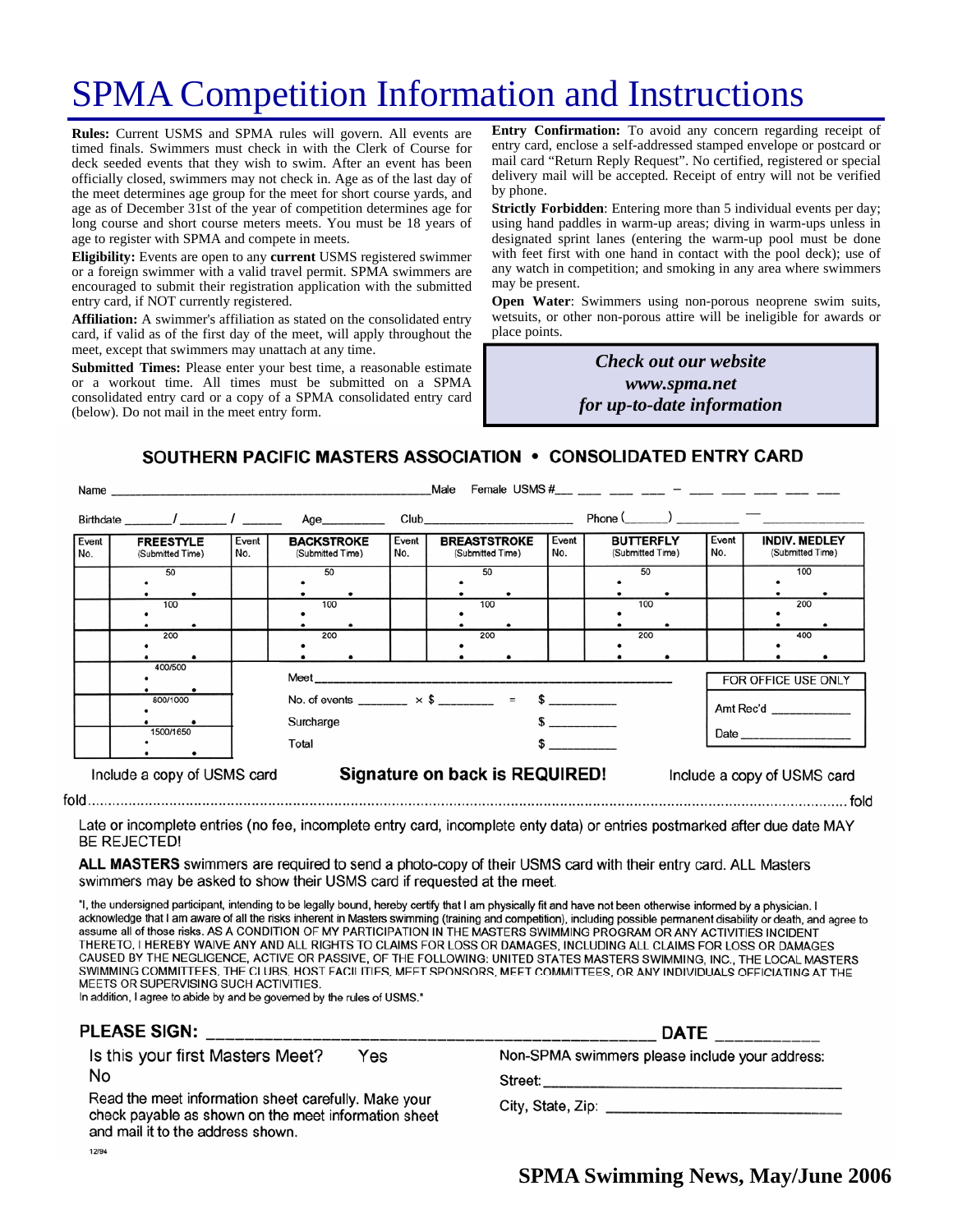## **Mission Viejo Nadadores Masters Worlds Meet Qualifier LCM Meet Sunday, May 21st, 2006**

#### Sanction number: 336-021

**Directions:** Marguerite Recreation Center, 27474 Casta Del Sol, Mission Viejo, CA 92692. Take I-5 to La Paz exit. Turn east on La Paz, left on Marguerite, right on Casta Del Sol. Turn right at first driveway. Swim parking lot is behind the tennis courts on right with the exit being at upper level. Do not park in tennis lot. **Entries:** Pre-entry postmark deadline: Saturday, May 13th, 2006. On deck registration permitted. Deck entries will close at 8:30 a.m. for the first 6 events. Age on December 31, 2006 determines age group for the meet.

**Relays**: Swimmers who plan to swim only in relays may do so, for a \$5.00 fee. Relay-only swimmers must also sign a consolidated entry card. Relay fees are \$4.00 per relay, due upon entry.

**Seeding**: All events will be deck seeded slowest to fastest, by entered time, ages and sexes combined. Check-in is not required in order to be deck seeded, except swimmers must check in to swim the 400 m Freestyle. Relays will be deck seeded.

**Awards:** Individual: SPMA ribbons for places 1 to 3. Relay: SPMA ribbons for first place. Special certificates for swimmers who qualify for the FINA World Masters Championships.

**Entry Fees:** There is a \$20.00 flat fee per swimmer. For relayonly swimmers, the fee is \$5.00. Deck entries allowed for an additional \$10.00 charge.

**Checks payable to**: Mission Viejo Nadadores

Mail consolidated entry card, copy of USMS card, and check to: MVN Masters Swimming, 25108-B Marguerite Parkway PMB #391, Mission Viejo, CA 92693.

**Questions:** Call (949)489-1847 or send an email to Mark Moore: coachmark@mastersmvnswim.org

## **Las Vegas Masters LCM Meet Saturday, June 24th, 2006**

#### Sanction number: 336-022

**Directions:** Desert Breeze Park, 8275 W. Spring Mountain Road, indoor 50-meter by 25-yard pool. Six lanes will be available for warm-up. From the I-15 Fwy., take the Spring Mountain Rd West exit. Turn west on Spring Mountain Road and go 4 1/2 miles to the pool.

**Entries:** Pre-entry postmark deadline: Saturday, June 17th. On deck registration permitted. Deck entries will close at 12:30 p.m. for the first 6 events. Deck entries will close at 1:00 p.m. for the remaining events. Age on December 31, 2006 determines age group for the meet.

**Seeding:** All events will be deck seeded slowest to fastest, by entered time, ages and sexes combined. Check-in is not required in order to be deck seeded except swimmers *must* check in to swim the 400 meter freestyle.

**Relays:** All relays will be deck entered, on SPMA relay forms available at the meet. Relays are *free*. For each relay swimmer who is not entered in individual events, a fee of \$5.00 and a signed liability release must be submitted with the relay entry.

**Awards:** Individual: SPMA ribbons for places 1 to 3. Relay: SPMA ribbons for first place.

**Entry Fees:** \$3.00 per each individual event entered and a \$10.00 surcharge per swimmer. Note that deck entrants will pay an additional \$10.00 entry charge.

**Checks payable to**: Southwest Masters

Mail consolidated entry card, copy of USMS card, and check to: Las Vegas LCM Meet, 7914 Sadring Ave, West Hills, CA 91304.

**Questions:** Meet Director, Victor Hecker (702) 247-7788. Meet Entries: Steve Schofield (818) 992-1820; spmasteve@aol.com

#### **Saturday, June 24, 2006**

Warm-up at noon Meet starts at 1:00 p.m. 1. 400 m Freestyle (check-in) 2. 50 m Butterfly 3. 100 m Freestyle 4. 100 m Backstroke 5. 200 m Freestyle 6. 50 m Breaststroke 7. 100 m Butterfly 8. 50 m Freestyle 9. 50 m Backstroke 10. 200 m Individual Medley 11.100 m Breaststroke 12.200 m Medley Relay 13.200 m Freestyle Relay

*Please read the general information on entering swim meets on the third page of this newsletter!*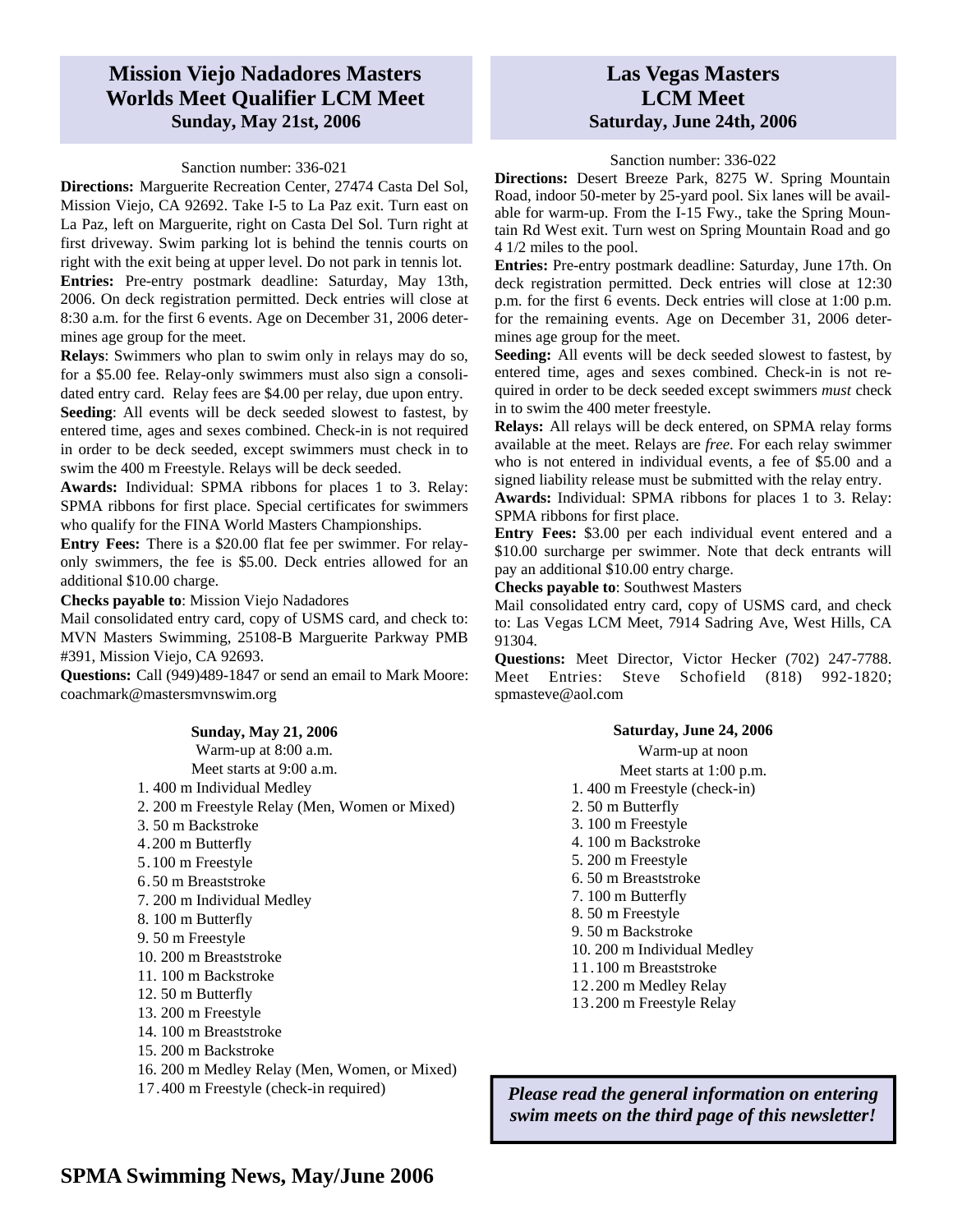## **Santa Barbara Masters Reg Richardson Memorial LCM Meet Saturday, July 8th, 2006**

#### Sanction number: 336-023

**Directions:** The Reg Richardson Memorial Meet is part of Semana Nautica, Santa Barbara's annual summer sports festival, now in its 68th year! Learn more at www.semananautica.com. Los Banos Del Mar Pool, 401 Shoreline Drive, Santa Barbara. From the 101 Freeway going north, exit at Cabrillo Blvd. (offramp is in the fast lane). Turn towards the ocean and drive west along the beach. Cabrillo Blvd. becomes Shoreline Drive at Castillo St., which dead-ends at the pool. From the 101 Freeway going south, exit at Castillo St. Turn right and the pool is at the end of Castillo. Parking is available on Castillo St. and in the lot behind the pool. The parking lot entrance is west of the pool at Harbor Way and Shoreline Drive. There is a parking fee at the lot.

**Entries:** Pre-entry postmarked deadline: Thursday, June 29th. On deck registration permitted. Deck entries will close at 8:45 a.m. for the 1500 m Freestyle and 10:30 a.m. for all other events. Age on December 31, 2006 determines age group for the meet.

**Seeding:** All events will be deck seeded slowest to fastest, by entered time, ages and sexes combined. Check-in is not required in order to be deck seeded, except swimmers *must* check in to swim the 1500 m Freestyle.

**Relays:** The 200 m Freestyle relay will be deck-entered. Relay fees are \$5.00 per relay due upon entry. All relays must be submitted on SPMA relay forms that will be available at the meet. For each relay swimmer who is not entered in individual events, a signed liability release must be submitted with the relay entry.

**Awards:** Individual: SPMA ribbons for places 1 to 3. Relay: SPMA ribbons for first place.

**Entry Fees:** There is a \$25.00 flat fee per swimmer. For relayonly swimmers, the fee is \$5.00. Deck entries allowed for an additional \$10.00 charge.

**Checks payable to**: Santa Barbara Swim Club

Mail consolidated entry card, a copy of your USMS card, and check to: Santa Barbara Swim Club, P. O. Box 4125, Santa Barbara, CA 93140.

**Questions:** Santa Barbara Swim Club Office (805) 966-9757, sbsc@sbswim.com. Meet Processing, Robert Mitchell, (949) 689- SWIM, mitchellrobert@cox.net

#### **Saturday, July 8, 2006**

Warm-up at 8:00 a.m. 1500 m Freestyle starts at 9:00 a.m.

1. 1500 m Freestyle

Additional warm-up after 1500 m Freestyle Event #2 starts at 11:00 a.m.

- 2. 100 m Freestyle
- 3. 100 m Breaststroke
- 4. 200 m Individual Medley
- 5. 50 m Freestyle
- 6. 200 m Butterfly
- 7. 50 m Breaststroke
- 8. 100 m Backstroke
- 9. 200 m Freestyle
- 10. 100 m Butterfly
- 11. 50 m Backstroke
- 12. 200 m Breaststroke
- 13. 50 m Butterfly
- 14. 200 m Backstroke
- 15. 200 m Freestyle Relay (men, women, or mixed; deck enter)

## **Summer in East Lake? by Mike Pawloski**

East Lake Village in Yorba Linda is the home of the East Lake Aquatics Masters, and the Eagle Rays hosted a short course yards (SCY) meet there on Sunday, February  $12<sup>th</sup>$ . The calendar indicated it was the middle of winter, but the weather surprised everyone with summer-like 85+ degree conditions.

It could not have been a better day for a swim meet. It was the first meet of the SCY season, but the swimming performances were outstanding by members from across SPMA with 90 swimmers participating including a number of first-time swimmers and four national records were set!

Jim McConica of Ventura County Masters set 1000 yard and 1650 yard marks in the 55-59 age group, bettering records set by Jim Clemmons in May 2005. McConica had a great swim in the 1650 yard event, which accounted for both of the national record times. Well done, Jim!

Robert Strand, Olympic Club, set a record in the Men's 60- 64 200 yd Individual Medley, with a time of 2:20.24.

Frank Piemme, San Diego, broke the Men's 80-84 100 freestyle record with a time of 1:09.54.

East Lake Aquatics anticipated a good turn-out and was well prepared with EZ-ups, a well-supplied snack bar, and additional temporary changing facilities to accommodate the event. Meet Director, Mike Pawloski, wishes to extend his thanks for the great help from SPMA's Meet Operations Chair, Steve Schofield; starter Gary McDowell; and meet processor, Robert Mitchell for their great help to make the swim meet run smoothly and in less than three hours for the afternoon session.



Jim McConica is exhausted after his recordbreaking swim in the 1650 yd freestyle. [photo by Mike Pawloski]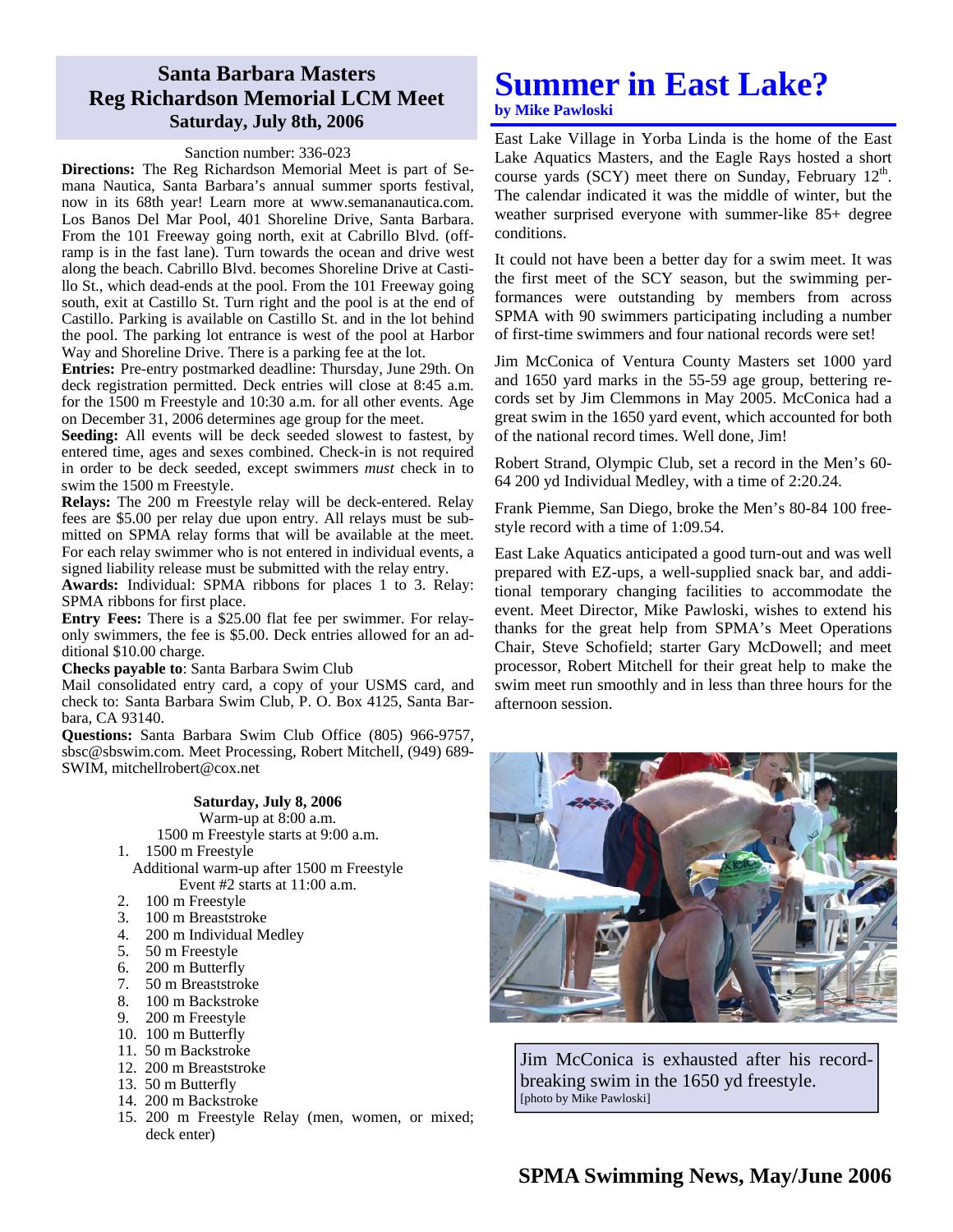## **Newport Beach Lifeguards Balboa-Newport Pier-to-Pier Saturday, July 8th, 2006**

#### Sanction number: 336-031

#### **Distance:** 2 miles

**Location:** Start from the beach next to the Balboa Pier. Swim to a buoy offshore and then up the coast to a buoy just off the Newport Pier. Round the buoy at the Newport Pier and finish on shore in front of Lifeguard Headquarters. It is always recommended that swimmers wear a bright cap and be accompanied by a paddler.

**Check-in:** Registration is at 9:00 a.m. at Lifeguard Tower "M," next to the Balboa Pier. The swim starts at 10:00 a.m.

**Entries:** Pre-registration is \$20 (includes a T-shirt) and is due by Wednesday, July 5th. Race day registration is \$25. Souvenir T-shirts are \$10.

To enter, send a copy of your USMS card, an SPMA consolidated card, and your T-shirt size with your check payable to: N.B.O.L.A. Mail to: Nadine Turner, One Giverny, Newport Coast, CA 92657.

**Additional Information:** Nadine Turner, nadineturner3@cox.net; 949-640-5350; www.newportlifeguard.org

# **Conversion Factors**

Since we have meets in pools that are 25 yards, 25 meters, and 50 meters, you may often want to convert times swum in one course to another for competition entry times, or just to see how you're doing as the years go by. Here is a common formula for converting times (SCY=Short Course Yards; SCM=Short Course Meters; LCM=Long Course Meters).

SCY to SCM: Add 10% to your SCY time to get your SCM time. For example, if you swim the 50 yd freestyle in 45.7 seconds, add 4.57 seconds to get your SCM time of 50.27.

SCM to LCM: The difference here is the number of turns. In general, turns give you an advantage. A SCM 100 freestyle has three turns, while long course there is only one, a difference of *two*. Add one second per additional turn to convert. Therefore, add two seconds to your SCM time to get your LCM time.

SCY to LCM: First add the 10% as if you were converting to SCM, then add 1 second per each additional turn.

SCM to SCY: Subtract 10% from your SCM time to get SCY.

LCM to SCM: Subtract one second for each additional turn.

LCM to SCY: Subtract one second for each additional turn, then subtract 10%.

**For a complete list of open water events in the Southern California area, including those not sanctioned by SPMA, visit:** 

## *www.spma.net*

*Click on Ocean Events* 

## **Santa Barbara Semana Nautica 6-mile Sunday, July 16th, 2006**

Sanction number: 336-032

**Distance:** 6 miles

**Location:** Goleta Beach to Arroyo Burro Beach, Santa Barbara. Start on the west side of Goleta pier. There is no charge for parking at either beach, carpooling from finishing beach will be arranged the morning of the swim. Water temperature varies from 58-65°F in June and July. This swim is for experienced swimmers ONLY! Participants must bring board/kayak and paddler to accompany them in the ocean swim. No wetsuits.

**Check-in:** Registration is at 7:30 a.m. The swim starts at 9:00 a.m.

**Entries:** Pre-registration is \$30 and entries must be received by Tuesday, July 11th. No beach entries. T-shirts are \$15.

To enter, send a copy of your USMS card, an SPMA consolidated card, and your T-shirt size with your check payable to: Jane Cairns, 5094 Cathedral Oaks Rd, Santa Barbara, CA 93111. Include a list of recent ocean swims completed.

**Additional Information:** Jane Cairns, (805) 886-8123, janeswims@juno.com

## **Long Beach Swim Club Omar Nielson Naples Island Swims Sunday, July 30th, 2006**

Sanction number: 336-033

**Distance:** 1000 meter, 1-mile, and 3-mile.

**Location:** Alamitos Bay, Long Beach (Bay Shore and 54th Place, between Ocean Blvd. and 2nd St.). Water temperature for this race is usually 63-66°F. The courses are located entirely within Alamitos Bay (no surf). Parking is available along Ocean Blvd. and in city lots (\$0.25 per 15 minutes). No parking along Bay Shore or 54th Place (tow-away zone).

**Check-in:** Check-in begins at 7:30 a.m. and closes at 8:50 a.m. The 1-mile starts at 9:00 a.m., the 3-mile starts at 9:10 a.m., and the 1000 meter swim starts at 9:30 a.m. Anyone still in the water at 11:30 a.m. will be picked up and returned to the finish line.

**Entries:** Pre-registration is \$25 and must be postmarked by Friday, July 21st. Fee includes long-sleeved T-shirt designed for this event. Race day registration (or if postmarked after July 21st) is \$30 (T-shirts not guaranteed for late entries). Additional T-shirts may be pre-ordered for \$13. To enter, send a copy of your USMS card, a completed SPMA consolidated card (indicate 1000 m, 1-mile, or 3-mile), and your T-shirt size with your check payable to: Long Beach Swim Club. Mail to: Long Beach Swim Club, P. O. Box 3368, Long Beach, CA 90803.

**Awards:** Custom Naples Island awards for 1st to 3rd place in each age group and each race.

Additional Information: Lucy Johnson, lucyjohnson@charter.net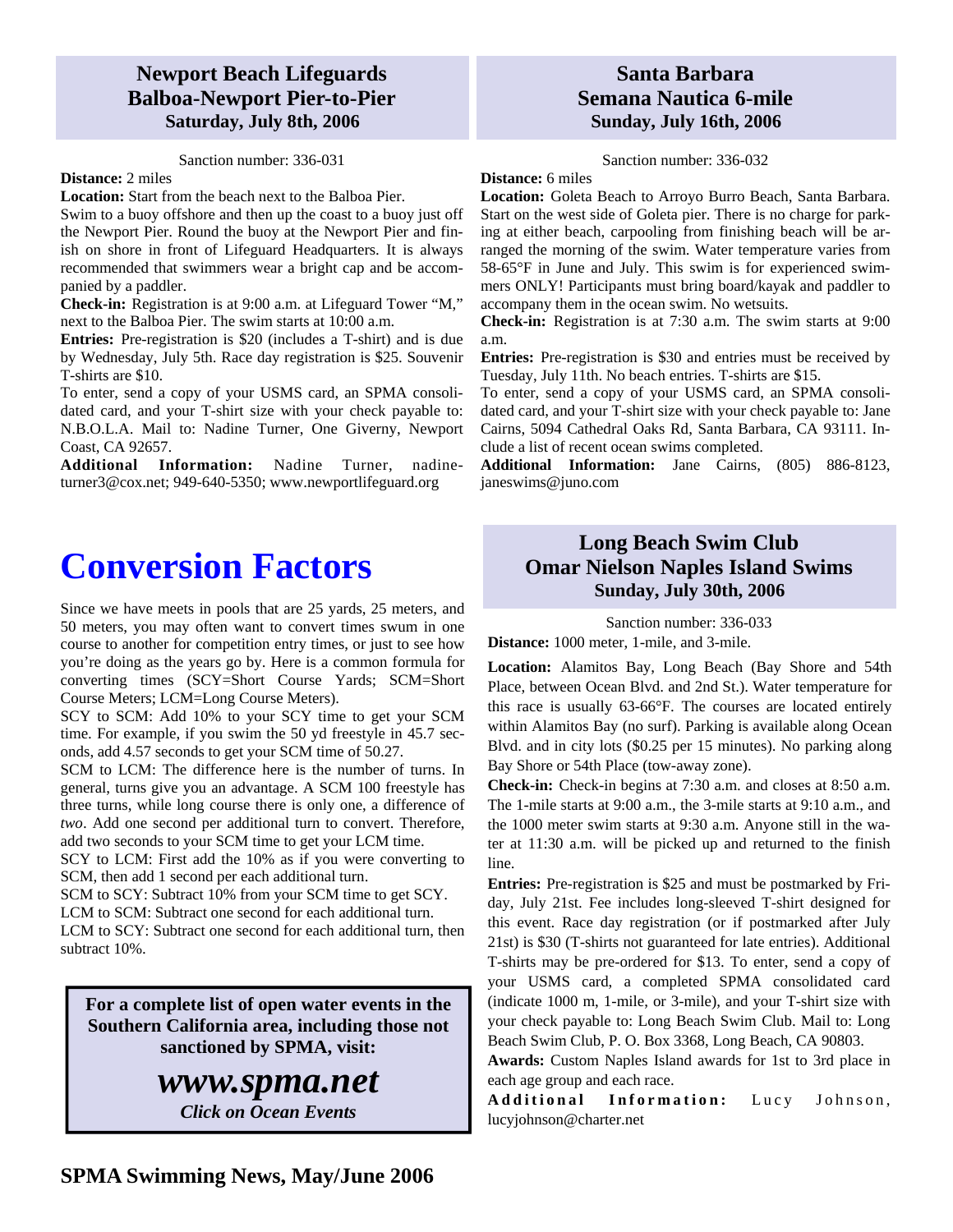# **2006 Caltech Pentathlon Shines Again**

#### **by Suzanne Dodd**

The annual Caltech Pentathlon was held on Sunday, March 5th, and 178 swimmers enjoyed the nice weather break between winter rain storms. Each entrant swam five races: 50 fly, 50 back, 50 breast, 50 free, and 100 IM. The total times were added together to determine the age group winners. Several fast early-season times were swum as people prepare for the short course regionals, nationals, and the FINA World Masters championship meets.

The overall women's winner was Kathleen Barris of NOVA. Kathleen had the fastest times in the 50 back and 100 IM. She was paced by fellow 25-29 year old Rori Rangel who had the fastest times in the 50 fly and 50 breast. The men's competition was a battle between two Rose Bowl teammates, Jason Fox (25-29 age group) and JR DeSouza (30- 34 age group). Jason had the fastest times in the

50 back, 50 breast, and 100 IM. JR had the fastest times in the 50 fly and 50 free. Jason prevailed to win by a 2.5 second margin.

Five USMS records were broken at the meet. Robert Strand (TOC) broke the Men's 60-64 50 breaststroke and 100 Individual Medley records, and Frank Piemme (SDSM) broke the Men's 80-84 50 freestyle, 50 breaststroke, and 50 butterfly records.



Above: Glenn Gruber (CTM) handling the announcing duties for the Pentathlon. Right: The weather cooperated this year, and swimmers weren't freezing on the blocks. A wide variety of swimwear is in evidence! [photos by Suzy Dodd]

Male and female age group winners:

- 18-24 Vanessa Lara (SCAL), Alec Harris (UNAT)
- 25-29 Kathleen Barris (NOVA), Jason Fox (ROSE)
- 30-34 Sian Romoli (CTM), Jose DeSouza (ROSE)
- 35-39 Becky Castano (CTM), Daniel Ferguson (WH2O)
- 40-44 Heather Shannon (UCLA), Bryant Lum (VCM)
- 45-49 Jenny Cook (UCLA), Frank Wasko (NOVA)
- 50-54 Christie Ciraulo (UCLA), John Templin (UCI)
- 55-59 no female entry, John Derr (VCM)
- 60-64 Penelope Coe (METR), Robert Strand (TOC)
- 65-69 Helen Geoffrion (UCLA), no male entry
- 70-74 Dionne Caldwell (NOVA), Bob Best (SDSM)
- 75-79 no entries
- 80-84 Maurine Kornfeld (CM), Frank Piemme (SDSM)



**SPMA Swimming News, May/June 2006**